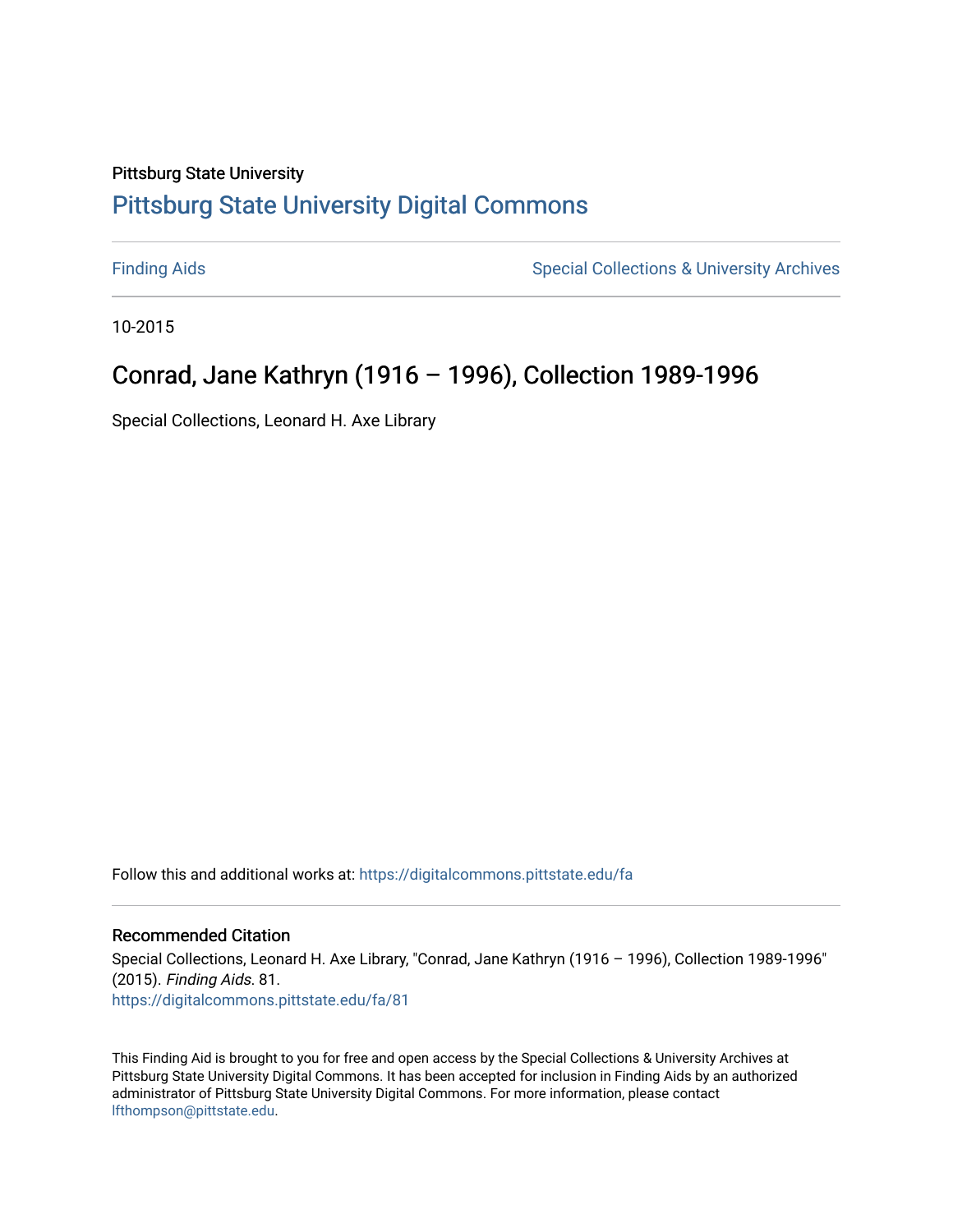#### **INTRODUCTION**

The papers in this collection pertain to Jane Kathryn Conrad, who was known as an Atheist activist. These papers focus on the last years of her life. The collection consists of correspondences, publications, articles, and clippings.

## **DONOR INFORMATION**

The entire collection was donated by John Rush, an associate of Conrad's, who corresponded with her from 1989 to 1996. The collection was donated to the University Archives and Special Collections in the spring of 2013.

## **BIOGRAPHICAL SKETCH**

Jane Kathryn Conrad was born in Philadelphia on March 12, 1916, where she was raised as a Quaker. She married R. Conrad in 1942 and gave birth to two daughters. She received a Bachelor of Science degree with a major in Political Science at Metropolitan State University, Denver, Colorado, in 1974. She died in 1996 in Colorado.

She was an Atheist activist and columnist and some of her peers referred to her as a Humanist. She dedicated the last years of her life to challenging the public's view on Atheism, believing that America's most well-known Atheist, Madalyn O'Hair, was portraying religious thought and issues incorrectly. She would write to local and metropolitan newspapers to protest America taking a stance on religion. She wrote five books, two regarding religion, two regarding mobile homes, and one relating to the Madalyn O'Hair family. She also wrote several articles and a newsletter called the Irreverent Review.

## **SCOPE AND CONTENT NOTE**

The Jane Kathryn Conrad Collection consists of four series: **Correspondence**; **Publications by Conrad**; **Clippings**; and **Other Publications** Conrad collected. The majority of letters in the Correspondence series were written by Conrad to John Rush. The Publications by Conrad series include an article and newsletters. The collection is arranged chronologically with undated items at the end.

FOLDER LIST

#### **Correspondence Series**

f. 1 Correspondence, 1989 – 1996

#### **Publications by Conrad Series**

- f. 2 The Irreverent Review, 1989 1996; Undated
- f. 3 Can An Intelligent Person Be Religious?

#### **Clippings**

f. 4 1993 – 1996; Undated

#### **Other Publications**

f. 5 Jihad vs. McWorld by Benjamin R. Barber Newsletter: Update (2x) Newsletter from Capital District Humanist Society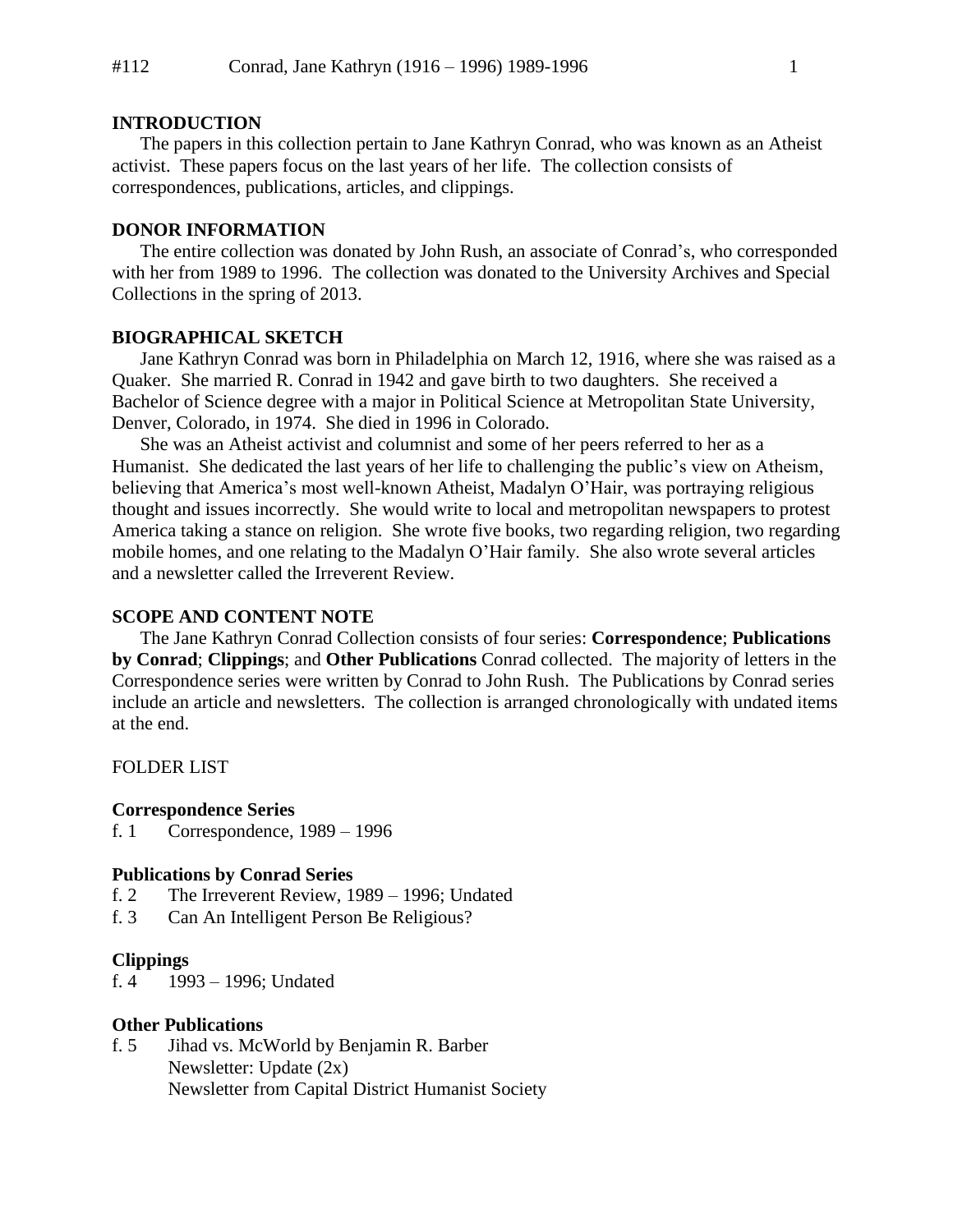# INDEX

| Adams, Hal           | f. 1         |
|----------------------|--------------|
| Anchors, Bill        | f. 1         |
| Amole, Gene          | f. 1         |
| Asimov, Isaac        | f. 1         |
| Barber, Benjamin     | f. $1, 5$    |
| Barber, Rick         | f. 1         |
| Becker, Arthur       | f. $2$       |
| Bell, J.D.           | f. 2         |
| Besant, Annie        | f. 1         |
| Bozarth, Richard     | f. $2$       |
| Brawley, Tawana      | f. 2         |
| Breakefied, Xandra   | f. $2$       |
| Buckey, Raymond      | f. $2$       |
| Bush, George         | f. 2         |
| Charlesworth, Brian  | f. $2$       |
| Clinton, Bill        | f. 1, 2      |
| Conrad, Jane         | f. $1, 2, 3$ |
| Craig, Buddy         | f. 2         |
| Crick, Francis       | f. 1         |
| Culver, Virginia     | f. 1         |
| Dean, John Gunther   | f. 2         |
| Dobbs, Greg          | f. 1         |
| Dunlap, Lou          | f. $2$       |
| Edelman, Marian      | f. 1         |
| Emerson, Steven      | f. 2         |
| Fahringer, Catherine | f. $2$       |
| Feinstein, Diane     | f. 1         |
| Felix, L.            | f. 1         |
| Gish, Duane          | f. $2$       |
| Goldie, Arthur       | f. 1         |
| Gordon, Ron          | f. 2         |
| Green, Chuck         | f. 1         |
| Grimsley, Edward     | f. 1         |
| Hall, Fawn           | f. 2         |
| Hazelwoord, Joseph   | f. 2         |
| Helms, Jesse         | f. $1, 2$    |
| Howell, Lee          | f. $2$       |
| Hugeley, Harold      | f. 2         |
| Hyman, Lawrence      | f. 2         |
| Idol, Billy          | f. 2         |
| Johnson, James       | f. $1, 4$    |
| Jones, Raymond       | f. 2         |
| Kelley, Derek        | f. 2         |
| Khan, Mary           | f. 2         |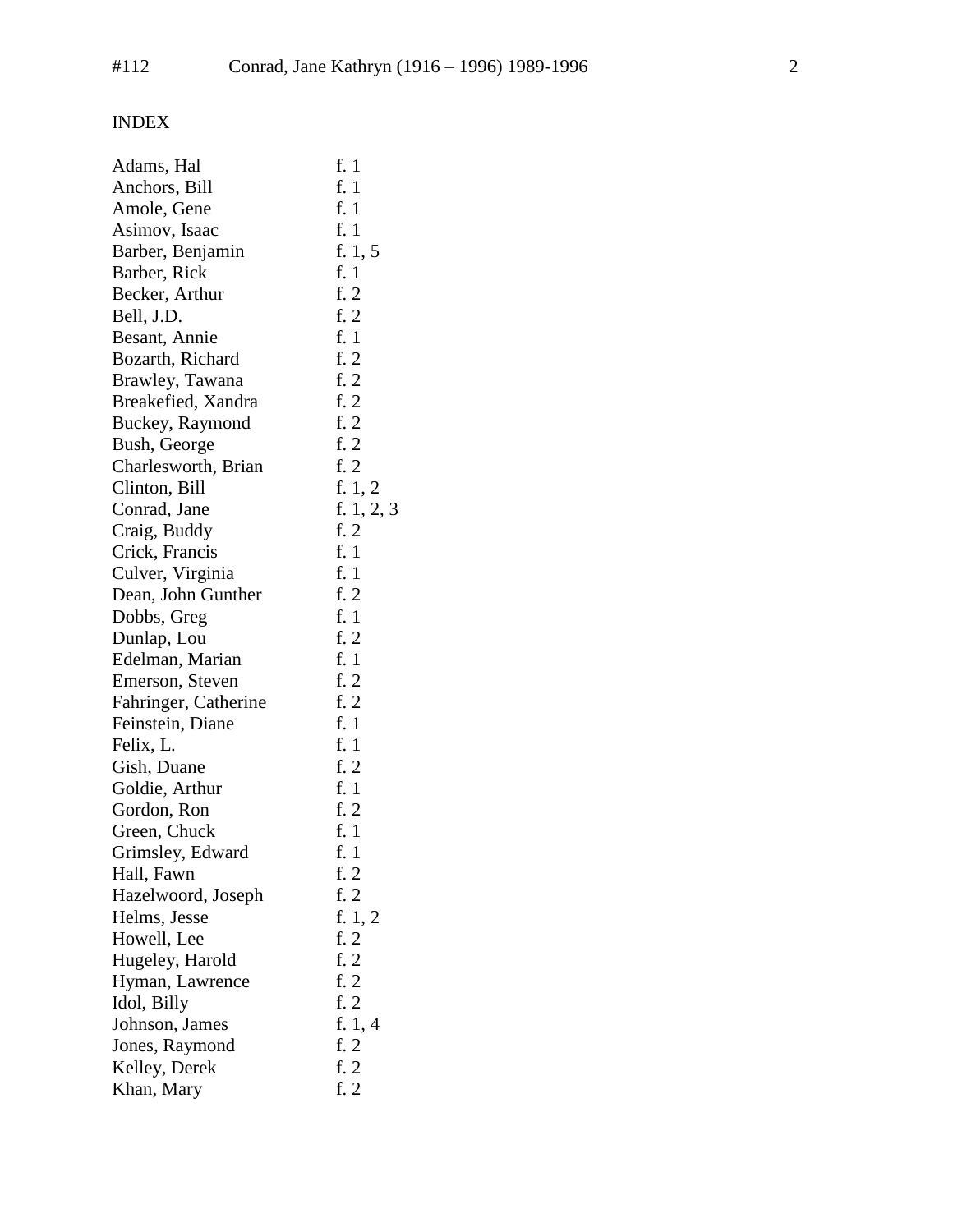| Khomeini, Ayatollah      | f. 2         |
|--------------------------|--------------|
| Kimmelman, Linda         | f. $2$       |
| Kotula, Charlene         | f. $1$       |
| Kotula, Jo               | f. 1         |
| Lamm, Dick               | f. 1         |
| Larson, Bob              | f. 1         |
| LaVey, Anton             | f. 1         |
| Levan, Jeff              | f. 2         |
| Lynch, Brian             | f. 1         |
| May, Clifford            | f. 1         |
| Marsa, Paul              | f. 1         |
| Matsch, Richard P.       | f. 2         |
| Massan, John             | f. 1         |
| Morris, Henry            | f. 1         |
| Mortyn, Frank            | f. 1         |
| Murray, Bill             | f. $1, 2$    |
| Musy, Jacque             | f. 1         |
| Nixon, Richard           | f. 1         |
| North, Ollie             | f. $1, 2$    |
| O'Hair, Madalyn          | f. $1, 2, 4$ |
| O'Hair, Jon              | f. $1, 4$    |
| O'Hair, Robin            | f. $1, 4$    |
| Paul, John II (The Pope) | f. $1$       |
| Pelzl, Hulda             | f. 1         |
| Peters, Dawn             | f. 1         |
| Perot, Ross              | f. 1         |
| Ploran, Karl C.          | f. 1         |
| Randi, James             | f. 2         |
| Roasberry, Paul          | f. 1         |
| Robertson, Pat           | f. $1, 2$    |
| Rush, John               | f. 1         |
| Sagan, Carl              | f. 1         |
| Schempp, Ed              | f. $1$       |
| Schempp, Sydney          | f. 1         |
| Schlafley, Phyliss       | f. 2         |
| Schlesinger, Mel         | f. 1         |
| Scott, Ed                | f. $2$       |
| Secord, Richard          | f. 2         |
| Shapiro, Carl            | f. 1         |
| Sherman, Rob             | f. 1         |
| Shiflett, Dave           | f. 1, 2      |
| Sowall, Thomas           | f. 2         |
| Strugell, John           | f. 2         |
| Taheri, Amir             | f. $2$       |
| Talley, Bill             | f. 1         |
| Thorne, Steve            | f. 1         |
|                          |              |